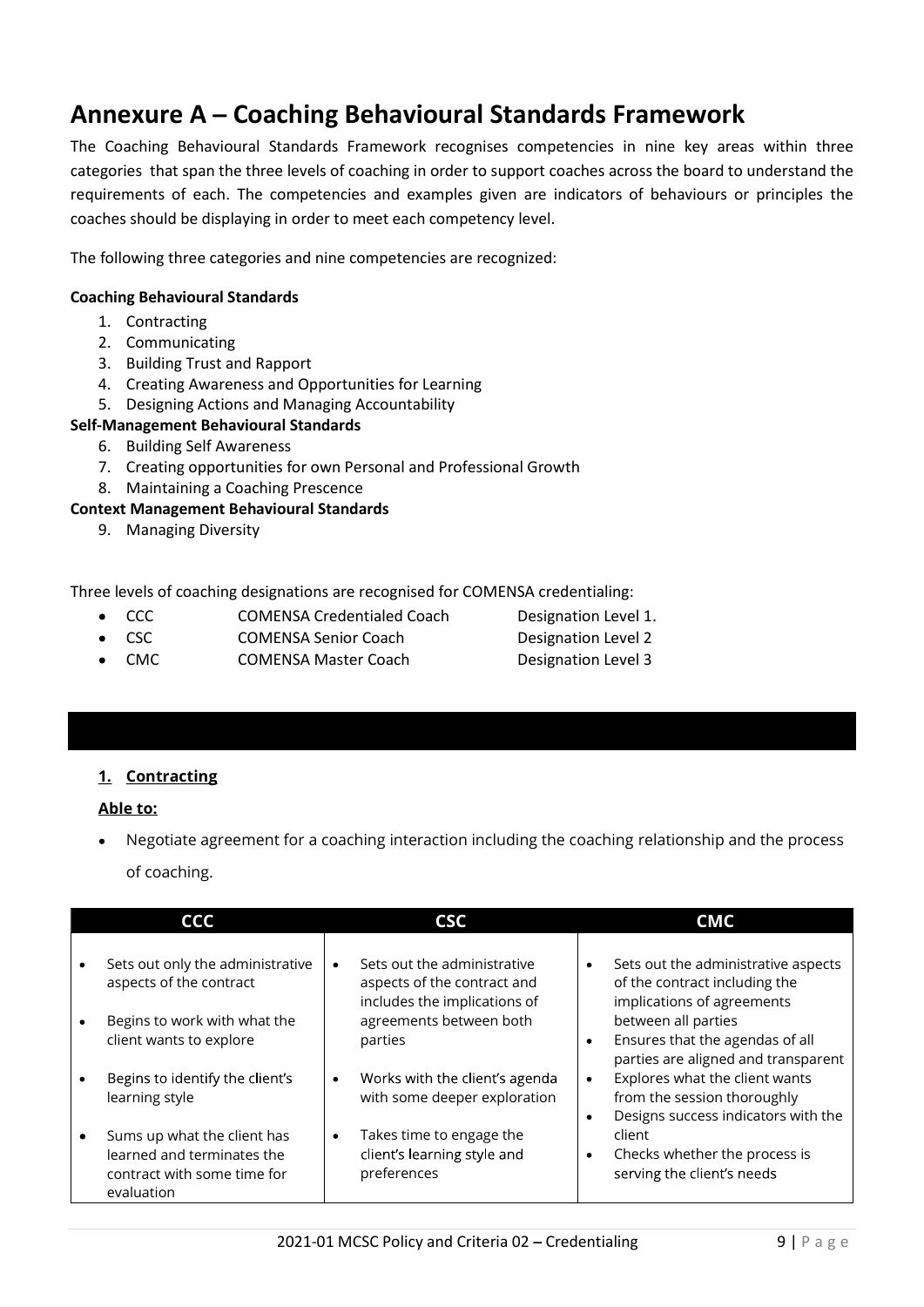# 2. Communicating

- Listen actively to clarify and broaden understanding as well as to encourage thinking while paying attention to **both** the said and the unsaid.
- Use open questions to create options, challenge assumptions and provide opportunities for learning
- Provide direct feedback to the client that meets the needs of the client rather than the coach.

| <b>CCC</b>                                                                                                              |           | <b>CSC</b>                                                                                                              |                     | <b>CMC</b>                                                                                                    |
|-------------------------------------------------------------------------------------------------------------------------|-----------|-------------------------------------------------------------------------------------------------------------------------|---------------------|---------------------------------------------------------------------------------------------------------------|
| Pays attention by giving<br>appropriate responses to the<br>client's input and agenda                                   | $\bullet$ | Pays attention by giving<br>appropriate responses to the<br>client's input and agenda                                   | $\bullet$<br>agenda | Pays attention by giving appropriate<br>responses to the client's input and                                   |
| Responds in a way that is<br>related to what the client is<br>trying to achieve and uses<br>similar language and nuance | $\bullet$ | Responds in a way that is<br>related to what the client is<br>trying to achieve and uses<br>similar language and nuance | nuance              | Responds in a way that is related to<br>what the client is trying to achieve<br>and uses similar language and |
| Questions the client to obtain<br>information related to the<br>client's agenda                                         |           | Questions the client to follow<br>up on what is both said and<br>not said in relation to the<br>client's agenda         |                     | Asks questions which:<br>challenge the client's<br>$\circ$<br>assumptions<br>elicit new insights<br>$\circ$   |
| Uses some questions to<br>generate own anticipated<br>answers                                                           | $\bullet$ | Uses questions to generate<br>own anticipated answers                                                                   |                     | raise self-awareness<br>$\circ$<br>facilitate learning<br>$\circ$                                             |
|                                                                                                                         |           |                                                                                                                         | $\bullet$<br>agenda | Uses questions to generate new<br>thinking in line with the client's                                          |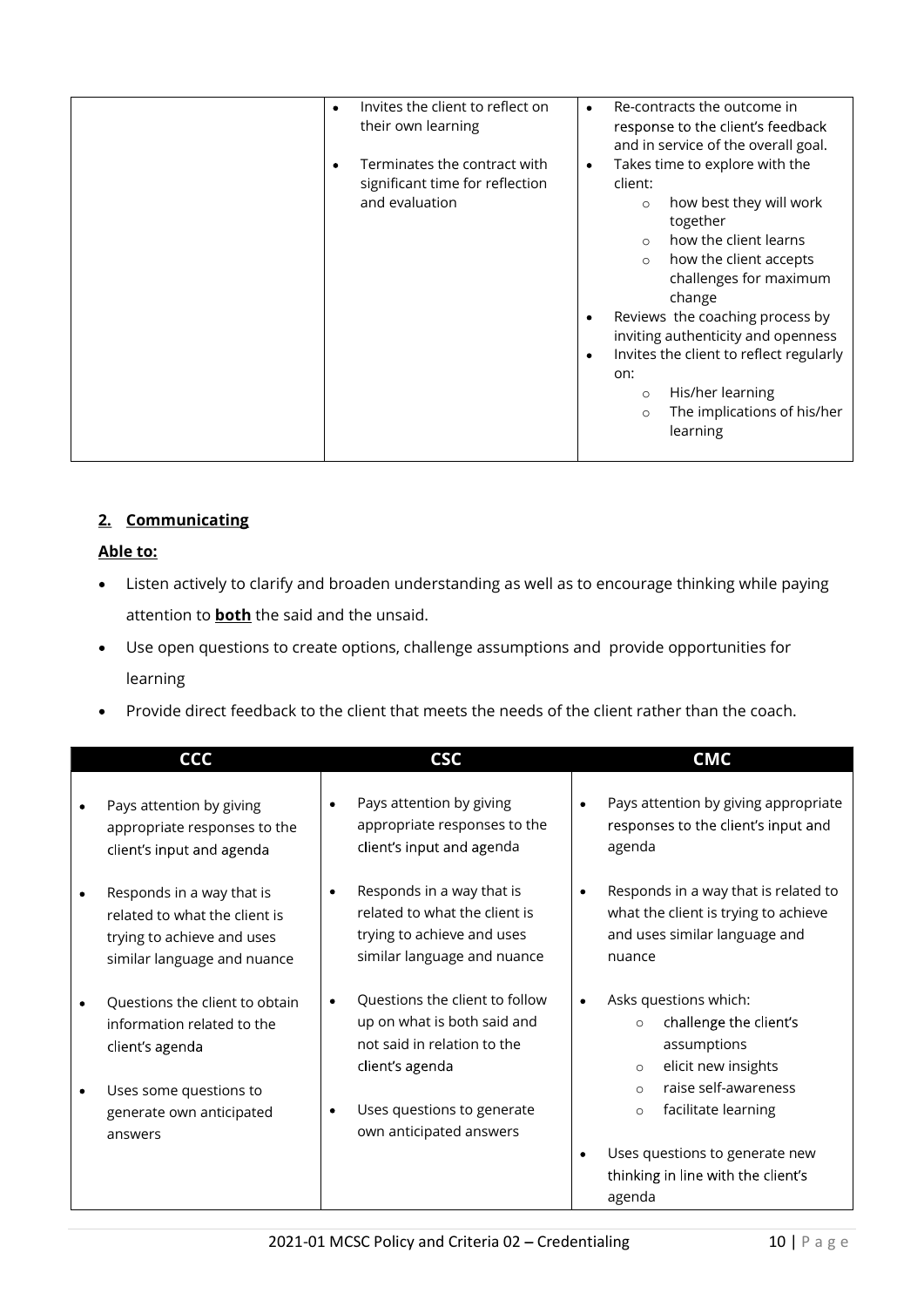# 3. Building trust and rapport

# Able to:

- Establish and maintain trust through open, honest and ethical behaviour,
- Maintain a safe space in which the client can courageously explore their own thinking
- Be alert to fear and doubt and acknowledge and discuss them openly and without judgement  $\bullet$

| <b>CCC</b>                                                                                       | <b>CSC</b>                                                                                    | <b>CMC</b>                                                                                                 |
|--------------------------------------------------------------------------------------------------|-----------------------------------------------------------------------------------------------|------------------------------------------------------------------------------------------------------------|
| Adjusts own tone, pitch, pace<br>and volume to empathise<br>with the client's emotional<br>state | Adjusts own tone, pitch, pace<br>and volume to empathise with<br>the client's emotional state | Adjusts own tone, pitch, pace<br>$\bullet$<br>and volume to empathise with<br>the client's emotional state |
| Enables client to share some<br>fears and concerns                                               | Enables client to share fears and<br>concerns and is able to express<br>own emotions freely   | Enables client to uncover<br>unrealized concerns / hopes                                                   |
|                                                                                                  |                                                                                               | Observes where trust is absent<br>and is able to discuss this freely                                       |

### 4. Creating awareness and opportunities for learning

- Express insights to the client in a way that provides useful and meaningful feedback  $\bullet$
- Help the client to recognise the impact of their own thoughts and feelings about any given situation
- Use own knowledge and experience as a resource in a way that supports but does not impose on  $\bullet$

| CCC<br><b>CMC</b><br><b>CSC</b><br>Is mostly fairly direct, but<br>Is usually direct but sometimes<br>Shares easily and directly with<br>$\bullet$<br>$\bullet$<br>the client, has no attachment to<br>holds back in sharing an insight,<br>sometimes uses many words in<br>being right<br>giving feedback to soften the<br>in case the client might not be<br>Trusts the client to choose how<br>$\bullet$<br>ready to hear it<br>impact<br>to respond in their own way<br>Is invested in their own insight<br>Asks questions to invite the<br>without forcing awareness<br>$\bullet$<br>client to realise the impact of<br>being correct<br>Allows enough space for the<br>$\bullet$<br>new insights - both into the<br>client to experience their own<br>Asks questions to stimulate<br>$\bullet$<br>insights<br>situation and who the client is<br>clients thinking about new<br>thoughts and feelings sometimes<br>Is comfortable with not knowing<br>Shares from own experience in<br>$\bullet$<br>$\bullet$<br>where the exploration might<br>gives their own interpretation<br>a detached way<br>lead |
|---------------------------------------------------------------------------------------------------------------------------------------------------------------------------------------------------------------------------------------------------------------------------------------------------------------------------------------------------------------------------------------------------------------------------------------------------------------------------------------------------------------------------------------------------------------------------------------------------------------------------------------------------------------------------------------------------------------------------------------------------------------------------------------------------------------------------------------------------------------------------------------------------------------------------------------------------------------------------------------------------------------------------------------------------------------------------------------------------------------|
|                                                                                                                                                                                                                                                                                                                                                                                                                                                                                                                                                                                                                                                                                                                                                                                                                                                                                                                                                                                                                                                                                                               |
|                                                                                                                                                                                                                                                                                                                                                                                                                                                                                                                                                                                                                                                                                                                                                                                                                                                                                                                                                                                                                                                                                                               |
|                                                                                                                                                                                                                                                                                                                                                                                                                                                                                                                                                                                                                                                                                                                                                                                                                                                                                                                                                                                                                                                                                                               |
|                                                                                                                                                                                                                                                                                                                                                                                                                                                                                                                                                                                                                                                                                                                                                                                                                                                                                                                                                                                                                                                                                                               |
|                                                                                                                                                                                                                                                                                                                                                                                                                                                                                                                                                                                                                                                                                                                                                                                                                                                                                                                                                                                                                                                                                                               |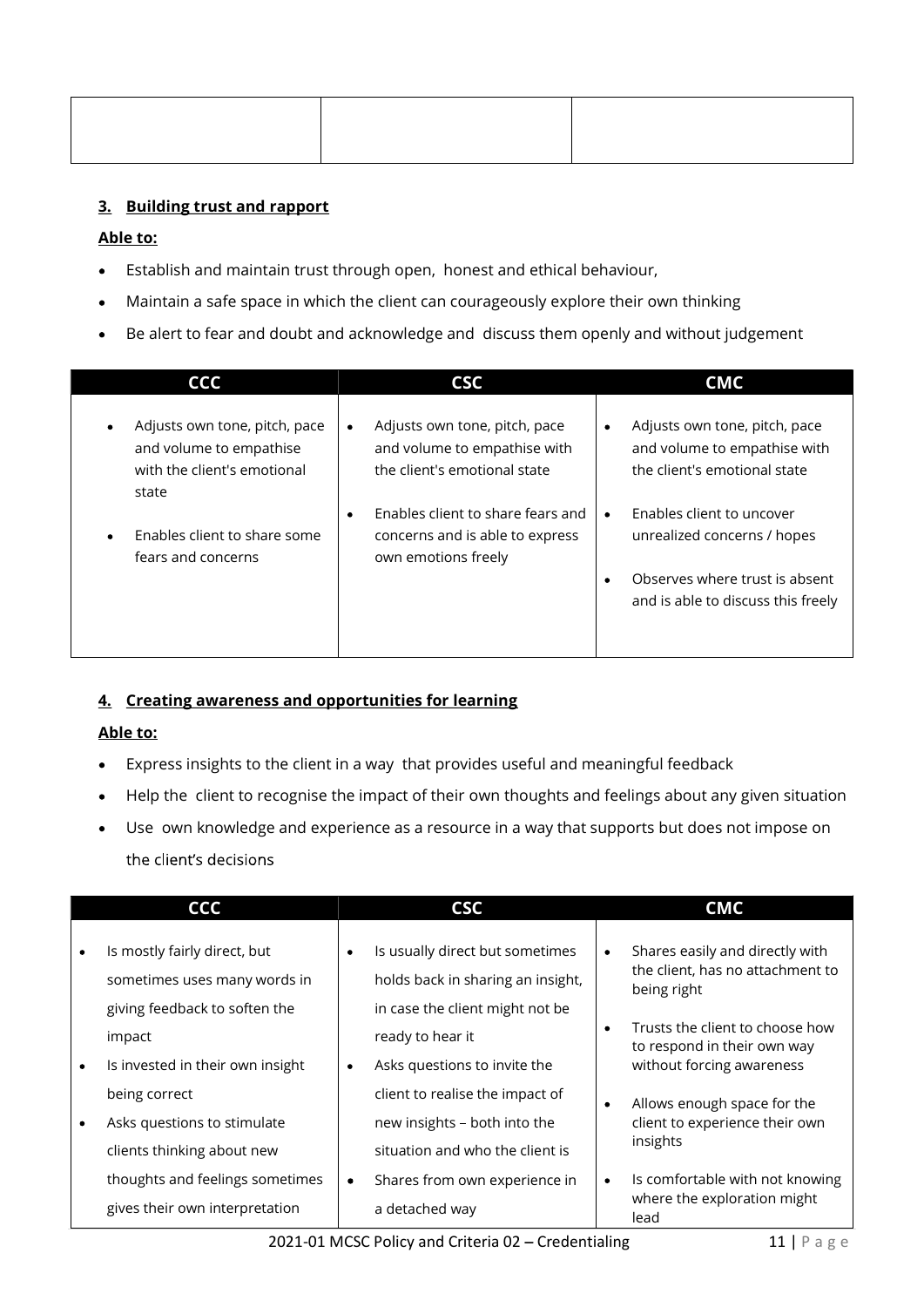| Shares from own experience in a<br>$\bullet$<br>way that invites the client to do<br>their own thinking | Connects with the client on a<br>$\bullet$<br>deep level and shares own<br>experience lightly<br>Believes in the power of sharing<br>$\bullet$<br>a deep connection rather than |
|---------------------------------------------------------------------------------------------------------|---------------------------------------------------------------------------------------------------------------------------------------------------------------------------------|
|                                                                                                         | sharing methods and<br>knowledge                                                                                                                                                |
| 5. Designing actions and managing accountability                                                        |                                                                                                                                                                                 |
| <u> Able to:</u>                                                                                        |                                                                                                                                                                                 |
| ٠                                                                                                       | Assist in developing and supporting an effective coaching plan in partnership with the client                                                                                   |
| $\bullet$                                                                                               | Maintain and hold attention on, a relevant and effective client-centred coaching plan                                                                                           |
|                                                                                                         |                                                                                                                                                                                 |

- Assist in developing and supporting an effective coaching plan in partnership with the client
- Maintain and hold attention on, a relevant and effective client-centred coaching plan
- Re-contract to accommodate the emergence of the client's shifting priorities and objectives over time
- Promote the client's self-discipline and resilience by ensuring ownership of both challenges and  $\bullet$ solutions
- Hold the client accountable for implementation of the agreed-upon action plans.  $\bullet$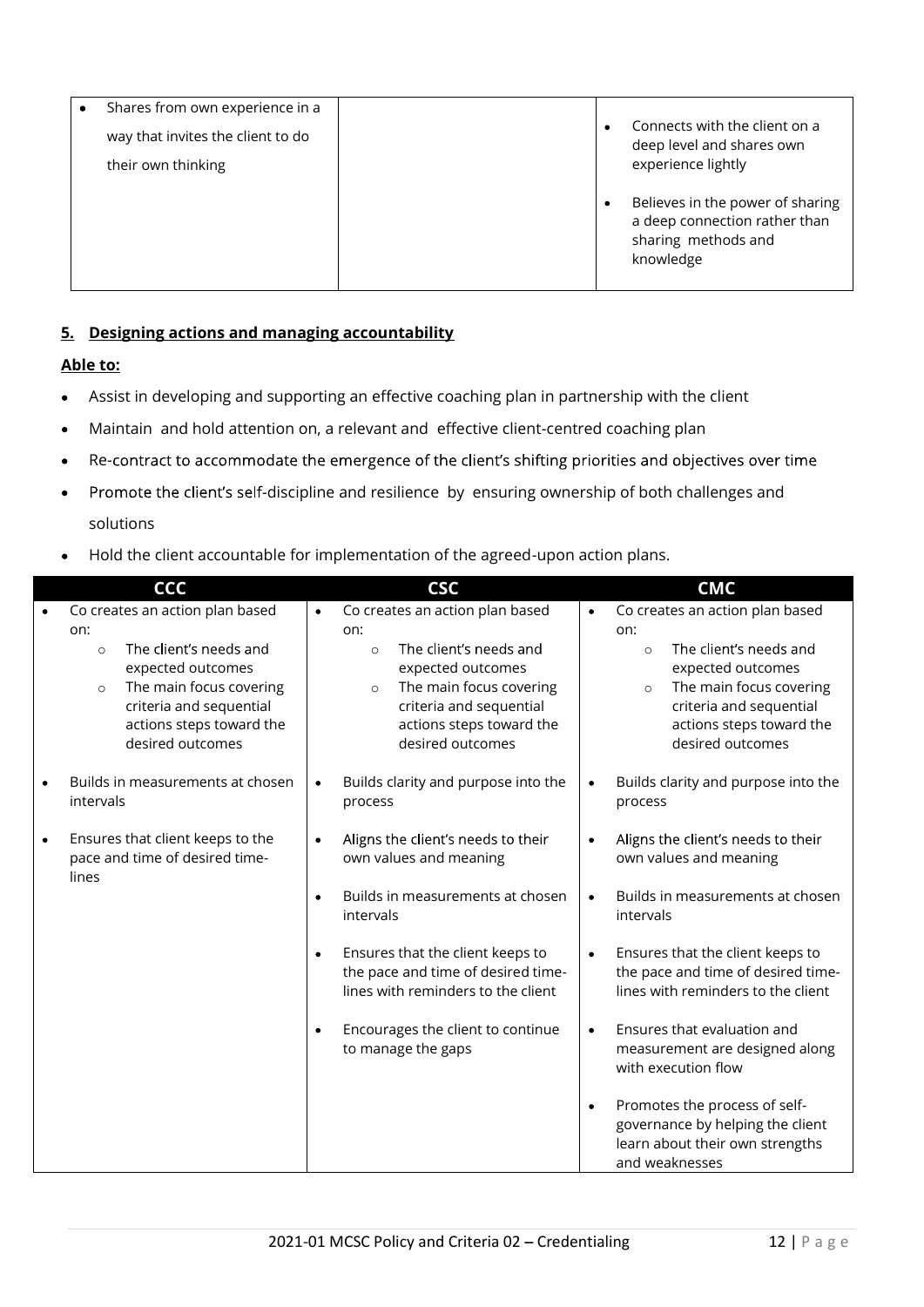### 6. Building self-awareness

### Able to:

- Demonstrate sufficient self-awareness to have a realistic perception of own strengths and weaknesses
- Demonstrate sufficient maturity to identify and deal with own prejudices, biases and/or stereotypes
- Take responsibility for own actions and demonstrate commitment to meeting obligations and keeping promises made

| Respects diversity in the client<br>Is responsive to information<br>$\bullet$                                                                                                                                                                                                                                                                                                                                                                                                                                                                                                                                                                                                                                                                                   | CCC | <b>CSC</b> | <b>CMC</b>                       |  |
|-----------------------------------------------------------------------------------------------------------------------------------------------------------------------------------------------------------------------------------------------------------------------------------------------------------------------------------------------------------------------------------------------------------------------------------------------------------------------------------------------------------------------------------------------------------------------------------------------------------------------------------------------------------------------------------------------------------------------------------------------------------------|-----|------------|----------------------------------|--|
| from the client that relates<br>and hears and accepts<br>client<br>both to actions as well as the<br>different points of view<br>Moves towards a resonance that<br>$\bullet$<br>without judgement<br>client's way of thinking,<br>impacts both self and the client<br>learning and being<br>Keeps an attitude of curiosity<br>Shows flexibility in matching<br>and is comfortable with "not"<br>the client's learning style<br>Moves coaching process<br>٠<br>knowing.<br>forward on the basis of an<br>Trusts the value that is inherent<br>$\bullet$<br>equal partnership<br>in the coaching process fully<br>Displays an attitude of<br>Reflects with the client openly<br>٠<br>groundedness<br>and without being defensive on<br>the value he/she is adding |     |            | Is open to being impacted by the |  |

# 7. Creating opportunities for own personal and professional growth

- Seek out and act on feedback to build on strengths and mitigate weaknesses
- Demonstrate a commitment to lifelong learning via participation in supervision and continuing professional development

| Able to:                 |                                                                            |                                                                                                              |
|--------------------------|----------------------------------------------------------------------------|--------------------------------------------------------------------------------------------------------------|
|                          | Seek out and act on feedback to build on strengths and mitigate weaknesses |                                                                                                              |
| professional development |                                                                            | Demonstrate a commitment to lifelong learning via participation in supervision and continuing                |
| <b>CCC</b>               | <b>CSM</b>                                                                 | <b>CMC</b>                                                                                                   |
|                          |                                                                            | Fulfils the supervision<br>$\bullet$<br>requirements as set out in the<br><b>COMENSA Supervision Policy.</b> |
|                          | 01-2021 - MCSC Policy and Criteria 02 : Credentialing                      | $13   P \nexists g e$                                                                                        |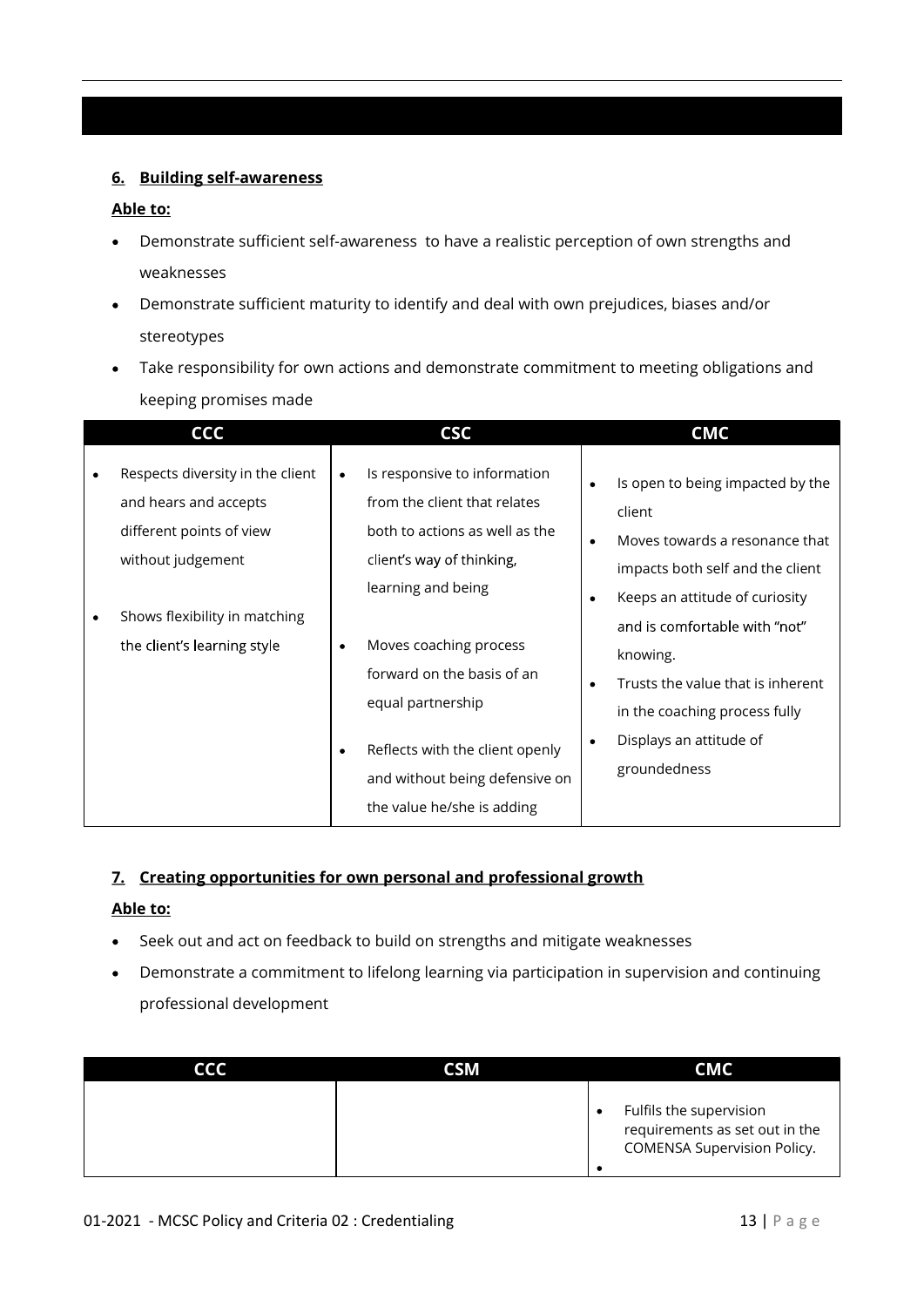| Fulfils the supervision<br>requirements as set out in the<br>COMENSA Supervision Policy. |   | Fulfils the supervision<br>requirements as set out in the<br>COMENSA Supervision Policy. | Fulfils the COMENSA CPD<br>Requirements |  |
|------------------------------------------------------------------------------------------|---|------------------------------------------------------------------------------------------|-----------------------------------------|--|
| Fulfils the COMENSA CPD<br>Requirements                                                  | ٠ | Fulfils the COMENSA CPD<br>Requirements                                                  |                                         |  |

## 8. Maintaining a coaching presence

### Able to:

- Be fully present and engaged during the coaching session  $\bullet$
- Be aware of and manage own emotions and reactions in such a way as to contribute positively to the coaching interaction
- Be aware of, and contain, any judgement pertaining to the client's situation
- Identify and separate own agenda from that of the client

| CMC<br><b>CCC</b><br><b>CSM</b><br>Is mostly focused on the client's<br>Is focused on the client's<br>Is completely connected and<br>agenda and the coaching<br>agenda and actively chooses<br>appropriate coaching tools to<br>observer attitude.<br>process<br>match the client's style of<br>Pays attention to the whole<br>Is sometimes attached to<br>client, who the client is, how<br>his/her own performance and<br>learning<br>allows own emotions to distract<br>Remains present with the client<br>the client learns and what<br>as well as showing evidence of<br>he/she can learn from the<br>from being totally present<br>moving in the direction of a<br>client |  |          |                                 |
|---------------------------------------------------------------------------------------------------------------------------------------------------------------------------------------------------------------------------------------------------------------------------------------------------------------------------------------------------------------------------------------------------------------------------------------------------------------------------------------------------------------------------------------------------------------------------------------------------------------------------------------------------------------------------------|--|----------|---------------------------------|
|                                                                                                                                                                                                                                                                                                                                                                                                                                                                                                                                                                                                                                                                                 |  |          |                                 |
|                                                                                                                                                                                                                                                                                                                                                                                                                                                                                                                                                                                                                                                                                 |  |          | present with the client with an |
| connected, whatever might<br>arise.                                                                                                                                                                                                                                                                                                                                                                                                                                                                                                                                                                                                                                             |  | solution | Stays fully present and         |

### 9. Managing Diversity

- **9. Managing Diversity<br>
4ble to:**<br>
 Work with diversity and adapt behaviour in response to unfolding contextual and cultural<br>
differences<br>
 Work with issues such as prejudice, bias and stereotyping within unfolding cultu Work with diversity and adapt behaviour in response to unfolding contextual and cultural differences
	- Work with issues such as prejudice, bias and stereotyping within unfolding cultural contexts